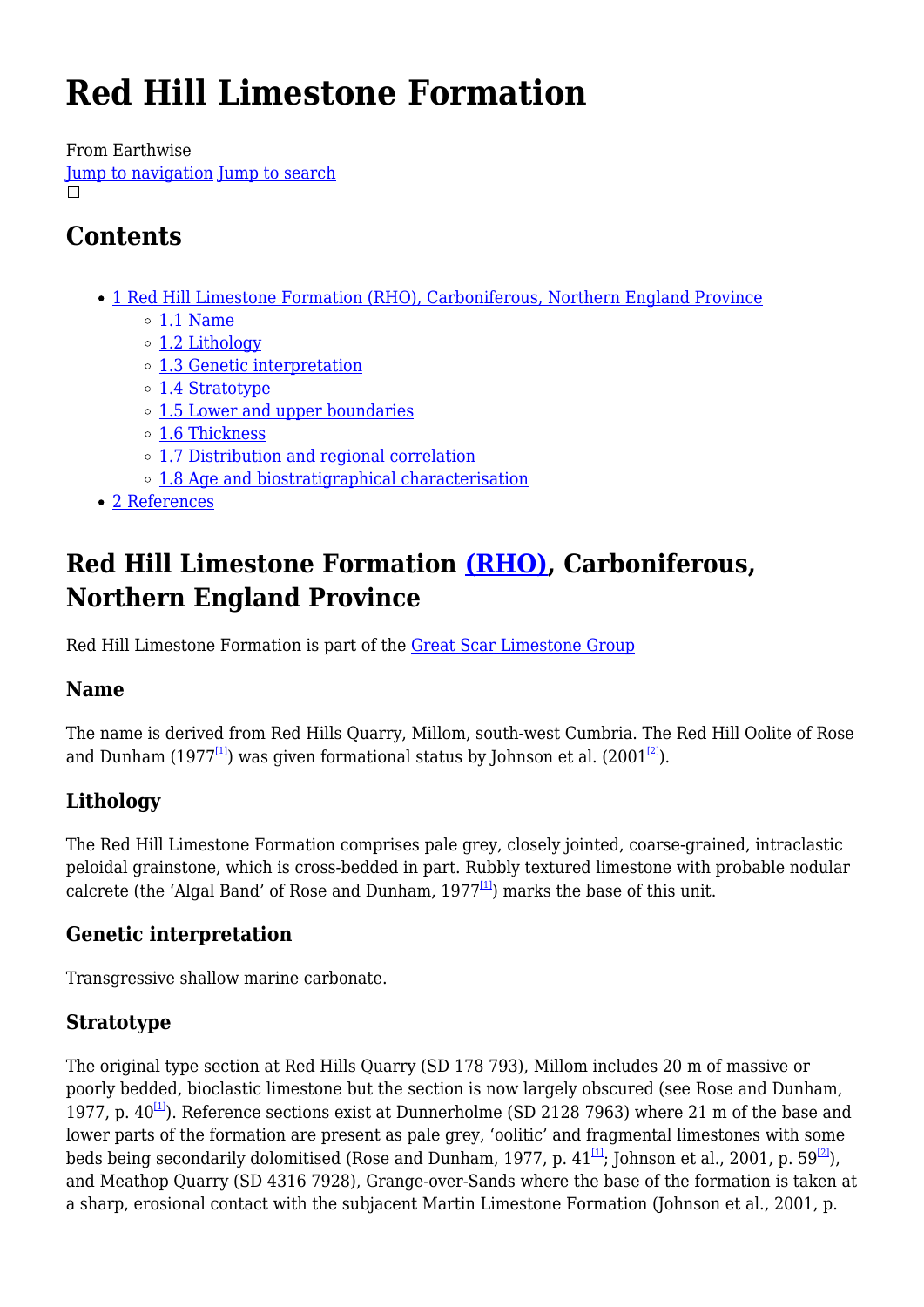$59^{[2]}$  $59^{[2]}$  $59^{[2]}$ ).

### **Lower and upper boundaries**

The base of the formation is a non-sequence. The lower boundary is taken at the base of the 'Algal Band' of Rose and Dunham  $(1977^{11})$  in the type locality and elsewhere, or at upward change from the carbonate mudstones, grainstones and fine oolites of the Martin Limestone Formation to coarse grainstone (Figure 9, Column 14).

The conformable upper boundary of the formation is the base of the overlying dark grey crinoidal packstones with conspicuous thin siltstone interbeds of the Dalton Formation.

#### **Thickness**

The formation is up to about 60 m thick.

#### **Distribution and regional correlation**

South Cumbria.

#### **Age and biostratigraphical characterisation**

Early Arundian. Fossils are not common, but include the corals *Koninckophyllum* sp., *Michelinia megastoma* and *Palaeosmilia murchisoni*. The base of the formation is coincident with the Arundian/Chadian boundary. The formation corresponds to the *'Camarophoria isorhyncha'* subzone of Garwood  $(1913^{3})$ .

## **References**

- 1.  $\uparrow$  <sup>[1.0](#page--1-0) [1.1](#page--1-0) [1.2](#page--1-0) [1.3](#page--1-0) [1.4](#page--1-0)</sup> Rose, W C C, and Dunham, K C.1977.Geology and hematite deposits of South Cumbria.*Economic Memoir of the Geological Survey of Great Britain*, Sheet 58, part 48 (England and Wales).
- 2.  $\uparrow$   $\frac{2.0 \times 1.22}{2.1 \times 2.2}$  $\frac{2.0 \times 1.22}{2.1 \times 2.2}$  $\frac{2.0 \times 1.22}{2.1 \times 2.2}$  $\frac{2.0 \times 1.22}{2.1 \times 2.2}$  $\frac{2.0 \times 1.22}{2.1 \times 2.2}$  $\frac{2.0 \times 1.22}{2.1 \times 2.2}$  $\frac{2.0 \times 1.22}{2.1 \times 2.2}$  Johnson, E W, Soper, N J, and Burgess, I C.2001.Geology of the country around Ulverston.*Memoir of the British Geological Survey*, Sheet 48 (England and Wales).
- 3. [↑](#page--1-0) Garwood, E J.1913.The Lower Carboniferous succession in the north-west of England.*Quarterly Journal of the Geological Society*, Vol. 68, 449–596.

#### Retrieved from

'[http://earthwise.bgs.ac.uk/index.php?title=Red\\_Hill\\_Limestone\\_Formation&oldid=52857'](http://earthwise.bgs.ac.uk/index.php?title=Red_Hill_Limestone_Formation&oldid=52857) [Category](http://earthwise.bgs.ac.uk/index.php/Special:Categories):

[Carboniferous lithostratigraphical nomenclature](http://earthwise.bgs.ac.uk/index.php/Category:Carboniferous_lithostratigraphical_nomenclature)

## **Navigation menu**

#### **Personal tools**

- Not logged in
- [Talk](http://earthwise.bgs.ac.uk/index.php/Special:MyTalk)
- [Contributions](http://earthwise.bgs.ac.uk/index.php/Special:MyContributions)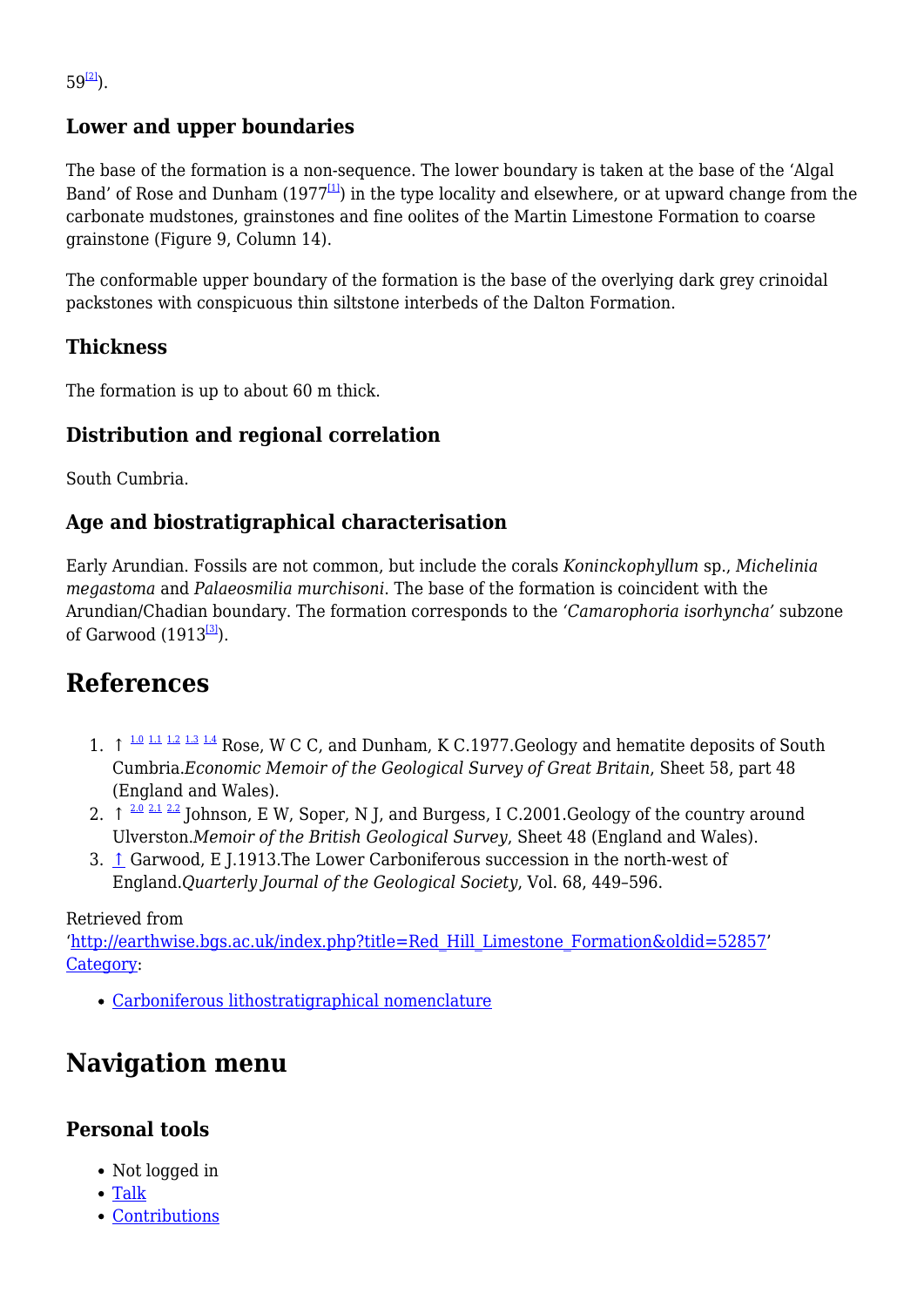- [Log in](http://earthwise.bgs.ac.uk/index.php?title=Special:UserLogin&returnto=Red+Hill+Limestone+Formation&returntoquery=action%3Dmpdf)
- [Request account](http://earthwise.bgs.ac.uk/index.php/Special:RequestAccount)

#### **Namespaces**

- [Page](http://earthwise.bgs.ac.uk/index.php/Red_Hill_Limestone_Formation)
- [Discussion](http://earthwise.bgs.ac.uk/index.php?title=Talk:Red_Hill_Limestone_Formation&action=edit&redlink=1)

 $\overline{\phantom{a}}$ 

#### **Variants**

#### **Views**

- [Read](http://earthwise.bgs.ac.uk/index.php/Red_Hill_Limestone_Formation)
- [Edit](http://earthwise.bgs.ac.uk/index.php?title=Red_Hill_Limestone_Formation&action=edit)
- [View history](http://earthwise.bgs.ac.uk/index.php?title=Red_Hill_Limestone_Formation&action=history)
- [PDF Export](http://earthwise.bgs.ac.uk/index.php?title=Red_Hill_Limestone_Formation&action=mpdf)

 $\Box$ 

#### **More**

#### **Search**

Search  $\|$  Go

#### **Navigation**

- [Main page](http://earthwise.bgs.ac.uk/index.php/Main_Page)
- [Recent changes](http://earthwise.bgs.ac.uk/index.php/Special:RecentChanges)
- [Random page](http://earthwise.bgs.ac.uk/index.php/Special:Random)
- [Help about MediaWiki](https://www.mediawiki.org/wiki/Special:MyLanguage/Help:Contents)

### **Tools**

- [What links here](http://earthwise.bgs.ac.uk/index.php/Special:WhatLinksHere/Red_Hill_Limestone_Formation)
- [Related changes](http://earthwise.bgs.ac.uk/index.php/Special:RecentChangesLinked/Red_Hill_Limestone_Formation)
- [Special pages](http://earthwise.bgs.ac.uk/index.php/Special:SpecialPages)
- [Permanent link](http://earthwise.bgs.ac.uk/index.php?title=Red_Hill_Limestone_Formation&oldid=52857)
- [Page information](http://earthwise.bgs.ac.uk/index.php?title=Red_Hill_Limestone_Formation&action=info)
- [Cite this page](http://earthwise.bgs.ac.uk/index.php?title=Special:CiteThisPage&page=Red_Hill_Limestone_Formation&id=52857)
- [Browse properties](http://earthwise.bgs.ac.uk/index.php/Special:Browse/:Red-5FHill-5FLimestone-5FFormation)
- This page was last modified on 26 July 2021, at 15:54.
- [Privacy policy](http://earthwise.bgs.ac.uk/index.php/Earthwise:Privacy_policy)
- [About Earthwise](http://earthwise.bgs.ac.uk/index.php/Earthwise:About)
- [Disclaimers](http://earthwise.bgs.ac.uk/index.php/Earthwise:General_disclaimer)